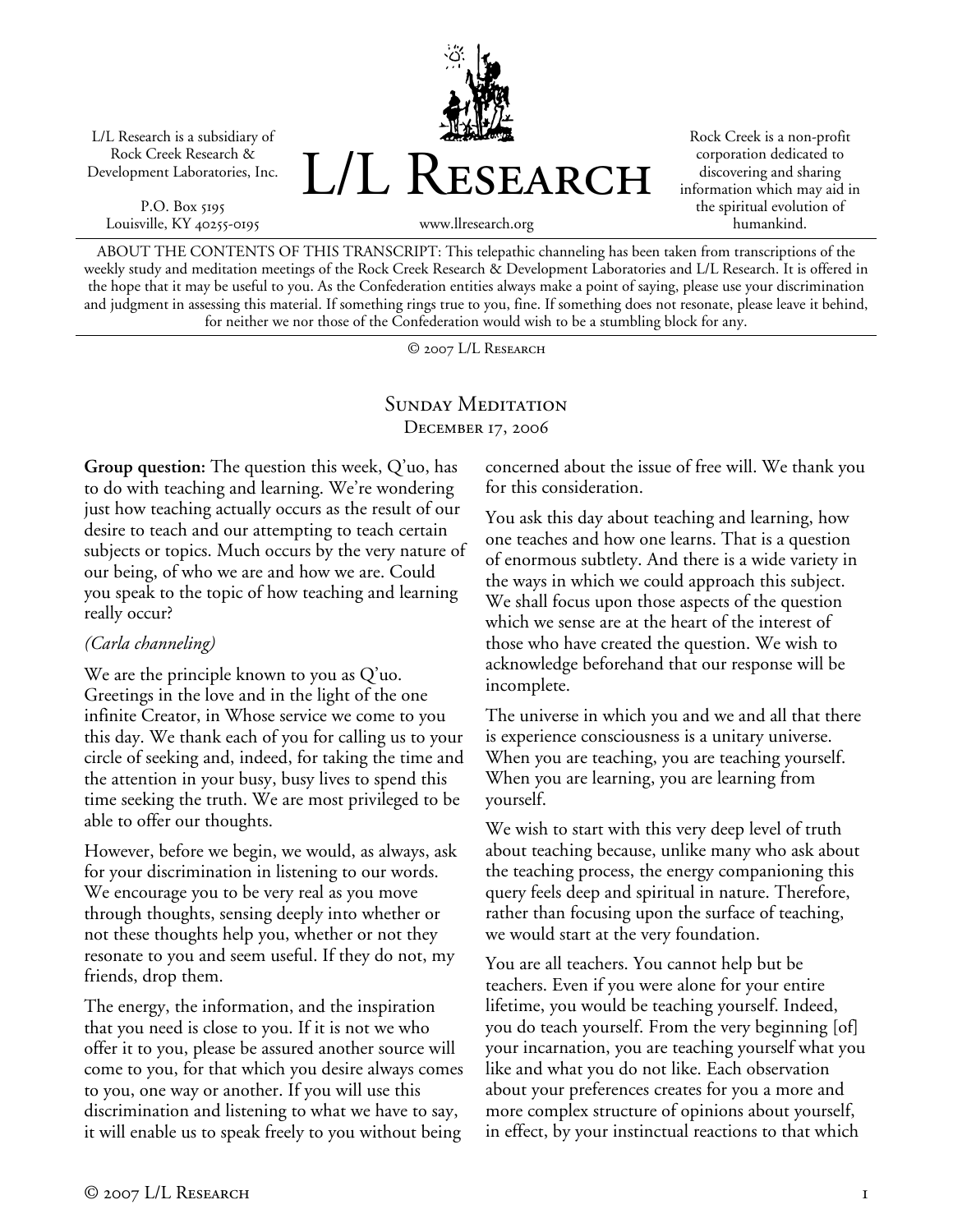is occurring in your environment. You are building intelligence as to who you apparently are.

Because of the culture in which you live, this intelligence is composed almost entirely of the things that you learn when you are conscious and alert. However, much teaching of the self by the self occurs beneath the level of alert, waking consciousness. Those levels of teaching occur when you are asleep and dreaming.

You receive a tremendous amount of material that has been processed to a certain extent by your conscious mind as you release your conscious mind and move into the deeper levels of the mind to take your rest. You also are able to open the door to those deeper levels, which are unable to communicate in words. The deeper levels of the self communicate in images, concepts, colors and various aspects of feeling. On the surface of your life, you might be experiencing a very muddy picture. It may seem to be a very chaotic present day experience. Beneath the surface of consciousness, however, there are tremendous resources available to you.

They are, in the sense of dreaming, quite automatic to a certain extent. That which is on your mind have been important to you one way or another. That day registers like a knock on the door registers to someone in the house. By the focus of your waking concerns, you knock on the door of your deeper consciousness as you gain experience in working with your dreams. And you may even remember to ask, when you are knocking at the door unconsciously by your emotions and your feelings, for good guidance, for clear guidance, for the highest and best guidance. These create a strident and focused knock upon the door that elicits clearer dreams or symbols, clearer images, and clearer feelings that come from the dreaming.

Other ways in which you teach yourself are achieved also when you release consciousness. Time and nature walking silently, and gazing at the world around you frees up the mind, because no one is talking to you; you are not guarded, nor do you expect to comprehend, sense or make sense. And so your mind goes slightly out of focus, which is precisely the intent of such contemplative nature walks.

This instrument—we correct this instrument. This instrument would call this process letting the brain sag in the middle. When you let the brain sag in the middle, the usual connections that you make when you think thought "A," may not be the ones you come to, because your flat mind has become a mind of curves, hills, valleys, hidden places, unexpected things touching. And so you receive new connections. New combinations of thought. New positions of feeling and emotions. And so often, you may surface from such an experience with a feeling of wonder and discovery, because your brain has not been the dictator that it likes to be and something has crept in through this door from the unconscious mind into the conscious mind. And suddenly, one particular pattern of your experience may fall into place for the first time, so that instead of chaos, you begin to perceive the implicate order.

There is a vast and comprehensive order. It is not fixed. The order of your creation is flowing. It flows because of your feelings, your thoughts, and your desires. However, each moment is an opportunity to release the dictatorship of the intellect and begin to become aware on more levels than the intellectual levels of your environment. In such ways may you teach yourself.

Other uses of silence and the releasing of the mind are those we have mentioned to you many times. The reading of inspirational works and then the contemplation of what you have read. Silent meditation. Meditation following the breath. Meditation staring at a white wall. Walking meditations, and so forth.

This instrument's use of the services of her church is another good example of how one who has begun to perceive the way learning actually takes place may use what to another person would seem to be a fairly random and close to meaningless series of readings, prayers and so forth which make up the church service. When one is allowing one's brain to sag in the middle, when one is not insisting that one make sense at all times, one may suddenly see a connection that helps on a level far beneath the surface of life.

So, when an entity decides to offer itself as a teacher, it is offering itself in addition to the subject matter that is being covered in the class that is being taught. Even in the case of scientific courses, where a large amount of detail and specific information must be understood in a certain order in order to be able to become facile in working with that particular discipline, it makes a great deal of difference, as any student will tell you, as to what teacher has taught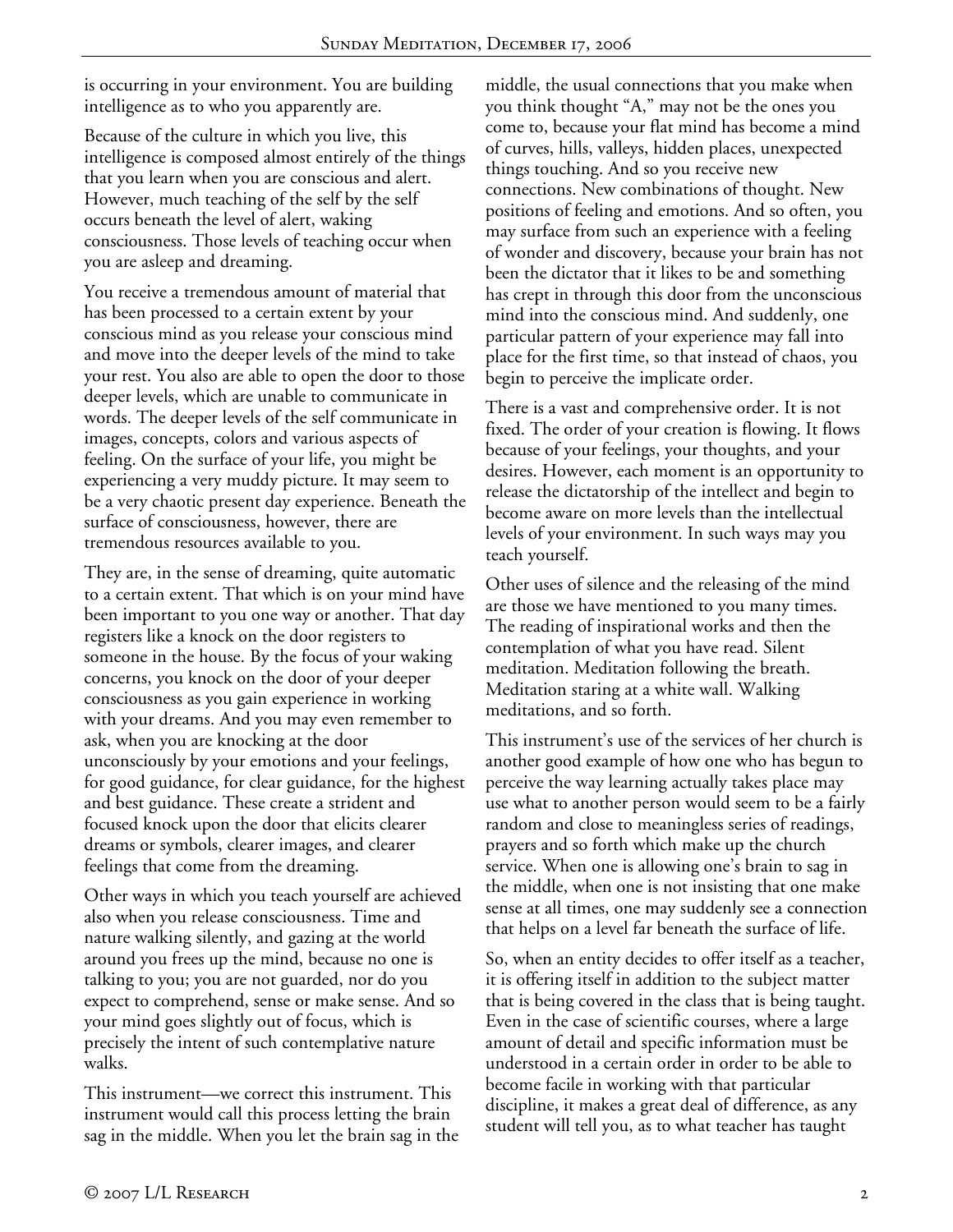that course. Every student remembers teachers that lifted subject matter from the conscious everyday level of "learn these facts" and "take the test" to a level which let the student see into why the teacher loved that particular discipline and why that teacher was teaching that particular class.

Love, passion and affection are catching. When a teacher loves the subject he is teaching often he is able to excite others because of his love, his affection, and his passion for his discipline. So even when you are simply trying to memorize the facts of biology, chemistry or astronomy, a good teacher will motivate you through his love of the subject to create a sense of adventure in learning that is lacking from an uninspired teacher's presentation.

When one becomes a spiritual teacher, the subject matter of the class becomes less important [and] the character and nature of the teacher becomes more important. There are practices of Buddhists and Hindus, for instance, in which the entire learning experience of the guru or the teacher and the chela or the student is conducted in silence. The teacher sits and rests in his essence. Within the essence, there is affection, compassion and all the gifts of the spirit which have been granted to this teacher. Implicit in his silent meditation [are] his acceptance, true love, and all of the environment which points the student toward his own essence. It is as if the teacher is a star, twinkling in the night sky, that by its clarity and lucidity of essence creates in the student the ability also to become such a star, twinkling, lucid and clear.

The teachings of the guru do not have content in this preference, that is, because the essence of spiritual teaching does not have content. Let us refine upon this thought, because it is a substance of one. When one is teaching how to understand what makes Herman Melville's book, *Moby Dick*, a good book, one can rely upon the book itself; one can talk with the student about the characters in the book; one can discuss what historical era that historical book was written in, and how that might have affected the writing of the book, [to] deepen the understanding of this or that aspect of the writing.

When one is attempting to teach spiritual maturity, one is in a pure sense teaching entities how to be themselves by being themselves—we correct this instrument—by the teacher being himself. It would seem impossible for this to be an accurate or

productive teaching technique, except for the fact that many, many generations of highly evolved spiritual seekers have used this technique in order to learn. The basic feeling in this type of learning is resting in the affection of the teacher. All the cares of the world fade away. Resting in this safe environment. Loved, cherished, supported and encouraged. The student is then able at last to release all expectations except the experience of being with the teacher. And so the student humbly empties his mind of all except for his affection for his teacher. And in that trust, faith learning is passed from heart to heart. From soul to soul. It is an energy exchange. The student and the teacher are sharing awareness. At the moment that the student is allowing this connection, the teacher and the student become one. Why is this possible? It is possible because all entities are one. The teacher has simply found a way to help the student become aware of that blessed unity that underlies all the seeming separation and detail of the awaking human experience.

Many teachers who attempt to teach spiritually are greatly hampered, though often they do not know it, by their restrictions and limitations of their form of belief. We do not speak strictly of religious belief here, although religion and their dogma are the most common sources of restrictions and limitation of being able to share the awareness of oneness and essence that is at the heart of spiritual teaching.

Many wonderfully mature spiritual beings are nevertheless hampered greatly by the need to justify dogma. However, you will find that in that every religion there are teachers who have been able to transcend the structures of dogma, so that as they work within the structures of their religion they nevertheless are able to make connections that lie so far out of the box of that particular religion. Such entities have the impulse to create connections with other religions and to form spiritual relationships that go beyond any one dogma.

We would offer the example of the one known as Thomas. This instrument is aware of the one known as Thomas Merton for she has visited the gardens of Gethsemane, where this entity was a monk for many years, and has listened to the sweet solemn sounds of the chanting of the monks as they move through one of the six daily services, blending the [anonymity] of the monk's robes with the ultimate idiosyncrasy of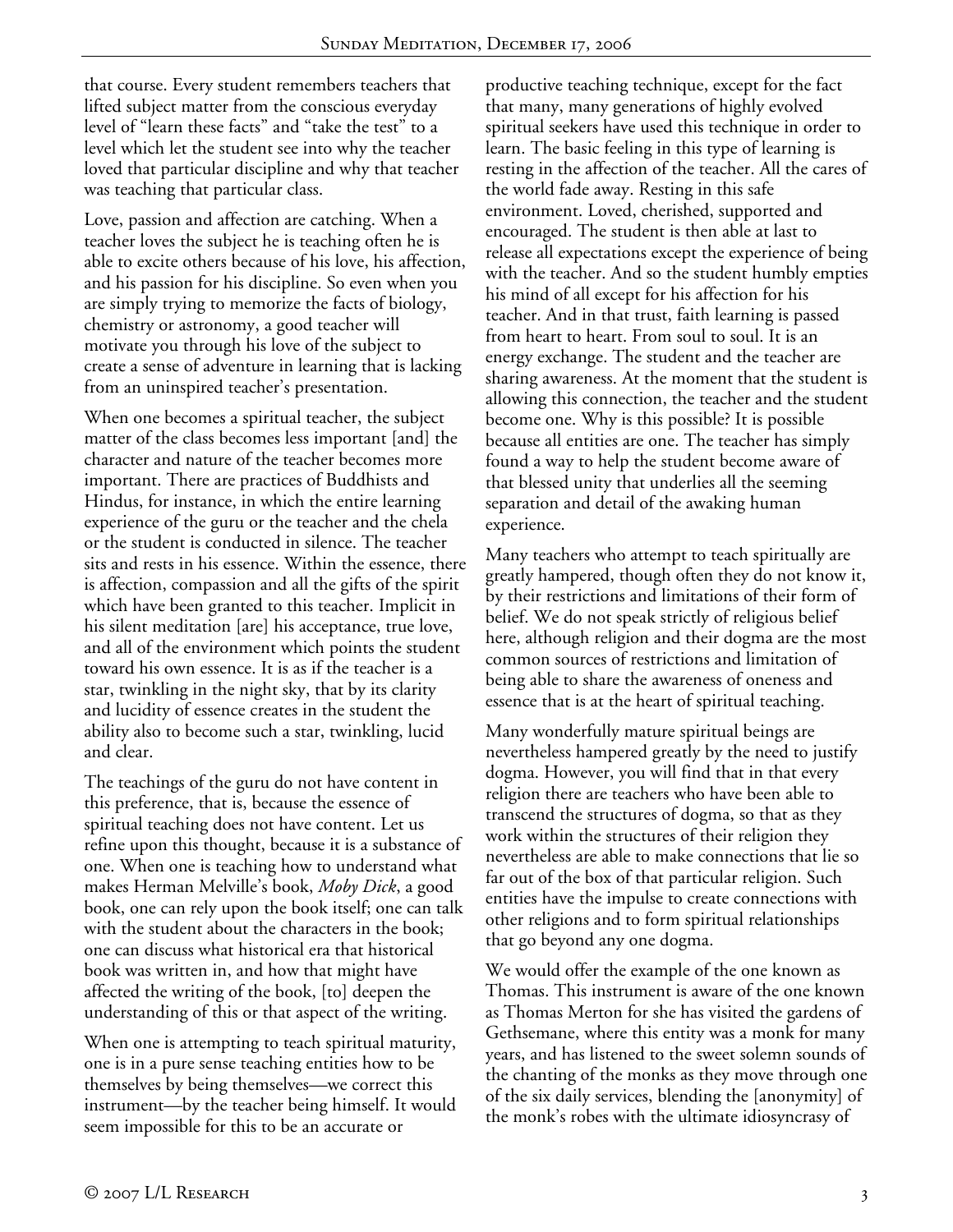their individual voices and then blending all those individual voices into one instrument of worship such as this entity's environment when he was teacher of the new arrivals to Gethsemane.

This entity created bonds between the East and the West because he felt called to go to India and to Tibet and to create relationships with those in similar vocations in those places, and his work studying what is common to the East and to the West is greatly helpful [to] those who are caught in dogma, as is the work of the one known as Krishnamurti and many others who have done this combining and harmonizing work, trying to break the bonds of dogma.

Unlike chemistry, unlike literature, unlike any intellectual pursuit, the pursuit of the spiritual is the pursuit of mystery. You cannot understand a mystery. However, you can become the mystery by inviting in that mystery, by embracing it, and by being willing to be changed by it. Entities come to a spiritual teacher not because they wish to add to their learning, although that is what they think they are doing. Entities come to a spiritual teacher because they wish to subtract distractions of their worldly life from the essence of their being until only the essence remains.

So, the great spiritual teachers are those who are content to be. They do not have an axe to grind. They do not have a pet topic that they wish to lecture to you about. What they have in common is the quality of their own realization of self. This is the secret ingredient in all teaching. And therefore, if one wishes to be a teacher, one needs to engage in a style of living that leads one ever closer to honesty, self-acceptance, comfort within oneself, affection for oneself. These gifts of the self can only be given by the self. You cannot become compassionate by studying. You can only present yourself to your innermost heart as your own student and say, "Dear heart of self, dear Christ consciousness within me, teach me your ways, help me to become."

This instrument has been reading a book called *Handbook for a New Paradigm*, and one short prayer is suggested by this particular book, "Lord, I am a human being. Help me to become." When you know who you are, you are then free to change. When you are self-accepting, you are then free to evolve. Spiritual learning is not getting all the information needed and then having a degree in

learning. We correct this instrument. In spirituality, spiritual learning is a mystery that occurs as the student begins to realize who he is, what his nature truly is. This instrument has over and over again in her life become tremendously excited and passionate, because she has experienced herself. And in that experience the self no longer contained the tired, drab garments of everyday personality. The self any self, each of you, all of us—is a focal point in an infinitely complex and yet unified universe in which the Creator may learn about Itself. So you, as a teacher, are responsible, basically, for being that focused light through which the Creator shines. You are getting your surface personality out of the way so that the Creator may shine through more clearly.

Now, no entity in Western culture can teach in this silent way. There is always some content that is expected of a teacher in the Western culture. And certainly there are many, many good things said about many good subjects. Each teacher in his own way decides what the important facets are of spiritual evolution, and attempts as he talks about these things to open doors for the students. What this instrument was saying earlier was that—we correct this instrument. This instrument was saying earlier that when she is working with someone who is trying to understand a spiritual principle and how it applies to situations which may concern the student in everyday life she does not lecture. She asks the student to talk about his feelings, his thoughts, and his confusion. She stated that usually she is able to weave together from what the student has as the same material, in a slightly more focused form, by asking the student questions or by making comments on that which the student has said, asking the student for a reaction. What this instrument was attempting to express is the principle of that respect that a teacher has for the student when the teacher realizes fully that the student and the teacher are one.

What is happening when teaching a course in your schools is varied depending upon the teacher. If you have a merely competent and adequate teacher of the material the student will hear the explanation about the subject [and] will study what the teacher suggested. It will bring into mental organization a certain amount of awareness of that topic, which is aimed at passing a test and getting a grade. One might call this kind of learning "rote learning," learning by memorization. If this memorization is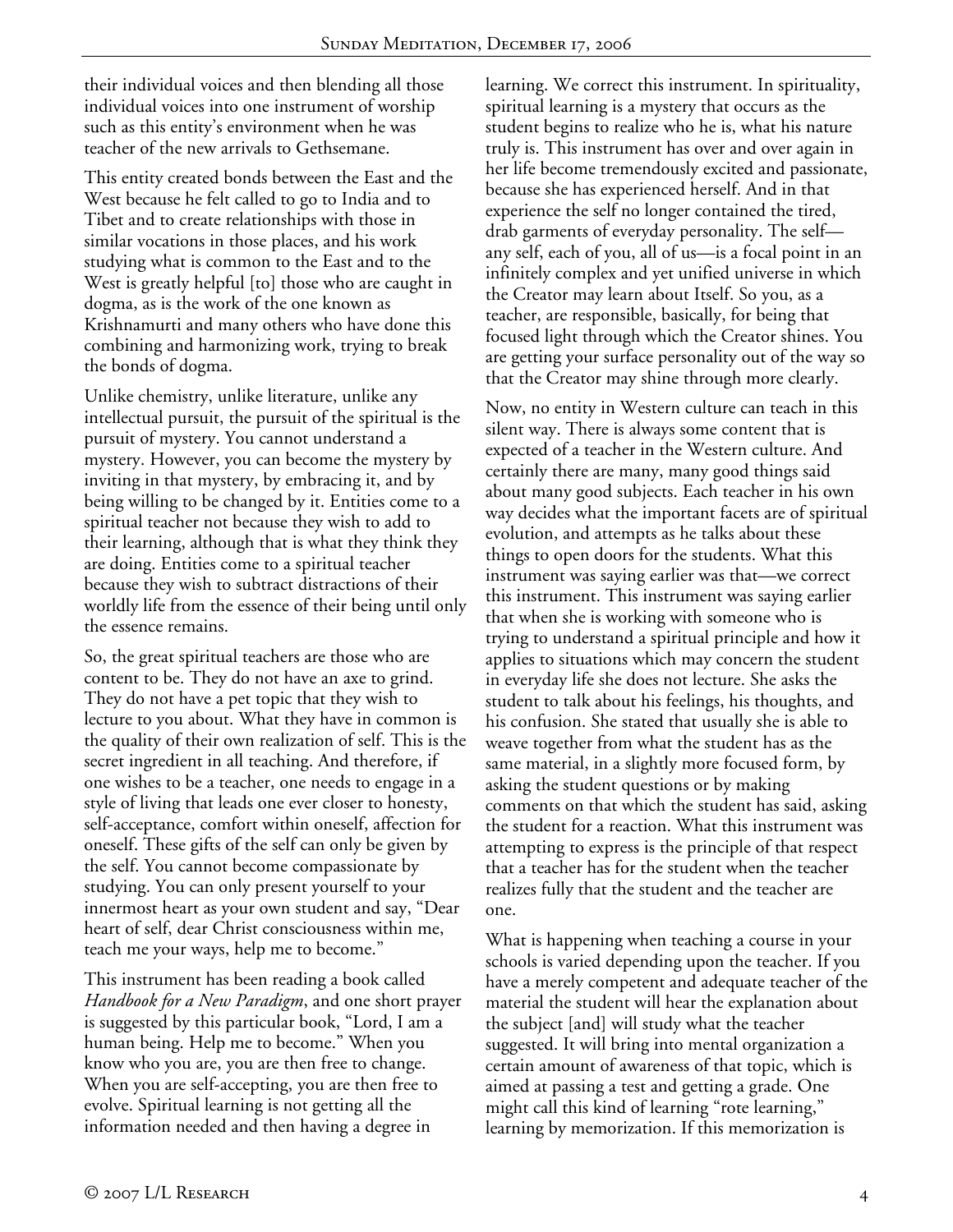followed by a long period of repetition, that brief amount of learning gained in one class then deepens and true awareness takes place, where the student now is capable, not just of repeating what the teacher said, but of understanding the whole of the subject and how it all fits together, so that there is then in the student's awareness a livingness to that body of material.

When the teacher that teaches those same subjects is alive and aware of the subject, the element of inspiration is added to the subject and the students find it far easier to undergo the learning curve of rote memorization and so forth. But when the teacher, in its own spiritual journey, has reached a point of view which sees all things as one and sees the student one with itself there is added an ineffable deep level of support and encouragement that is completely unspoken and has to do with the essence of the human being that is sharing information. The best teachers are those whose chief delight is to learn from their students. Love is reflected in love. This is the spiritual principle upon which you may depend.

This instrument says, "What goes around, comes around." If you wish to teach, be the person that you are. Do not allow yourself to be distracted for long by the seduction of your own personality, by the concerns of your day, by the difficulties, the sufferings and the limitations that you may experiencing. If you wish to a good teacher always go back to the center of self and be yourself. You are a window. You may open upon the creation of the Father and through you entities may see light and love. When you offer that quality to your teaching, you [are] maximizing your role. And remember, it is a role. There is no end to the roles that you may play as you dance through the patterns of your life. Let your dance be grounded in self-awareness. And let yourself move to the music that you hear in your innermost heart.

May we ask, is there another query at this time?

**Jim:** S was wondering if the translations that she was making of our sessions into Italian contain the same energy in Italian as they do in English.

We are those of Q'uo, and are aware of your query, my sister. This question has seemingly one direction [and] our answer must contain two levels. What we mainly wish to assure you of, my sister, is that because your translation is done in love and because your offering is a labor of love you not only carry the vibrations of the original but you enhance it by the addition of your special [offer] of energy so that there are two translators. We are translated into English from concept communication by this instrument and you are translating from us to this instrument and then through yourself to reach those who would seek who live in a different language.

Consequently, you may rest assured that you lose nothing of the vibration of love and light which you yourself feel as you receive this information in English. Indeed, you may be encouraged to know that you add to those vibrations richness and depth by your love and light and your dedication to service.

The other level which we would touch upon briefly is simply this. Each language is idiosyncratic. There are, generally speaking, straight translations for the basic things of communication. Let us call it tourist communication. One may ask directions, one may say thank you, and one may order from a menu and do the things that are needed in a foreign land and trust the translations are accurate, because these are very basic conversations. When one is talking about spiritual principles, one is reaching into myth, archetype and mystery. And in these ways it is sometimes difficult to catch the flavor of English in another language. Just as an Italian, you could see that it would difficult to say some things that you say in Italian and have them translate directly into English. In each culture, there are unique perspectives, stories, myths and backgrounds that feed language. And so there is from time to time a difference in the way the concept maybe presented.

However, we celebrate the difference. We are limited by this instrument's culture, her language, her preferences, and so forth as we use this instrument. Because this is conscious channeling we use those things that are familiar to this instrument in order to convey concepts that are completely beyond this instrument's understanding. This is always the nature of spiritually based communications, because [you] are not talking about apples and pears, you are talking about truth, justice, beauty, compassion, unconditional love, realization and enlightenment.

Relax, my sister, and know that your part in serving others is fully acceptable and greatly appreciated by us.

May we ask if there is a query at this time? We are those of Q'uo.